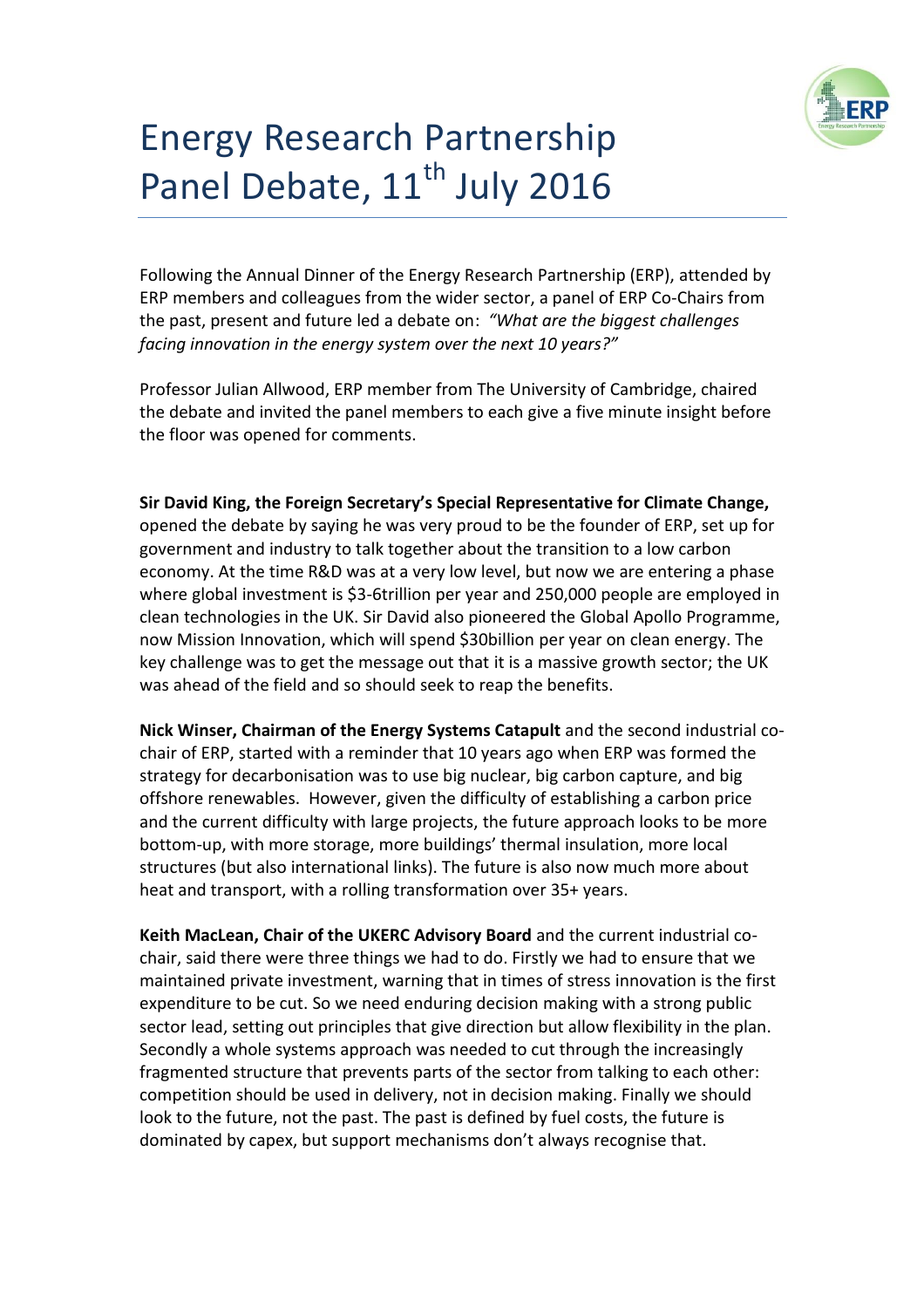

**John Loughhead, Chief Scientific Advisor at the Department for Energy and Climate Change** and the current public co-chair, said there was a major lesson to be learned from Brexit: unpredictable events will throw plans off course. Industry needs to break out of conventional thinking: there is no shortage of energy sources, and it is the environment that is the constraint. The focus should be on the system and not the components, but aligning public and private aspirations would require effort and post-Brexit we would need an international engagement strategy. We should look out for the passing of significant milestones, the next of which would be reaching 50% carbon reductions. Beyond that it gets much harder, but setting and achieving a target reliably is better than missing a higher target. The UK will need the brightest and best workers, but is not always successful at attracting and retaining them.

**Martin Grant, CEO Energy Atkins** and future industrial co-chair, started with a reminder of what is **not** going to change over the next 10 years: carbon will still be a problem; there will not be one solution; and we'll have to pay more for energy. We had to be aware that a lot of innovation solved wants not needs (e.g. space travel, mobile phones, post-it notes). Our nearest comparator as a driver for energy innovation was war (expect that energy is cost-bound); the question was how to get the same intensity of effort. We need to recognise that innovation needs a combination of technology and market forces. We need to value more highly the energy we use. And we need to pick the correct areas of endeavour to get academia and industry working together. The UK has some big successes to shout about (e.g. offshore wind), and we now need to sell our expertise.

**Julian Allwood,** as chair, wrapped up the panel's thoughts by summarising their insights and adding his own: The demand side is often neglected and needs urgent attention, for example we still drive around in cars of more than 20 times the mass of the passengers.

Comments were then invited from the floor and the following themes emerged. The panel members' were given a short time to respond, and these comments are included with each theme.

#### **Innovation**

- Biomass has not been mentioned but has an important role. Drax, for example, is largest generator from biomass, and innovation is important not just in the power generation but along the supply chain.
- Processing power is increasingly ubiquitous and cheap, and can be harnessed to tackle the complexities in the energy system.
- The energy community needs to break out of its conventional thinking. However we are trained that way so how can we become innovative? We need help from out-of-the-box thinkers.

In response, the panel noted that the timescale between invention and roll-out in energy is typically 40 years; the fastest seen is lithium ion batteries (20 years). So some of the innovation's starting now could take 40+ years to get through to market.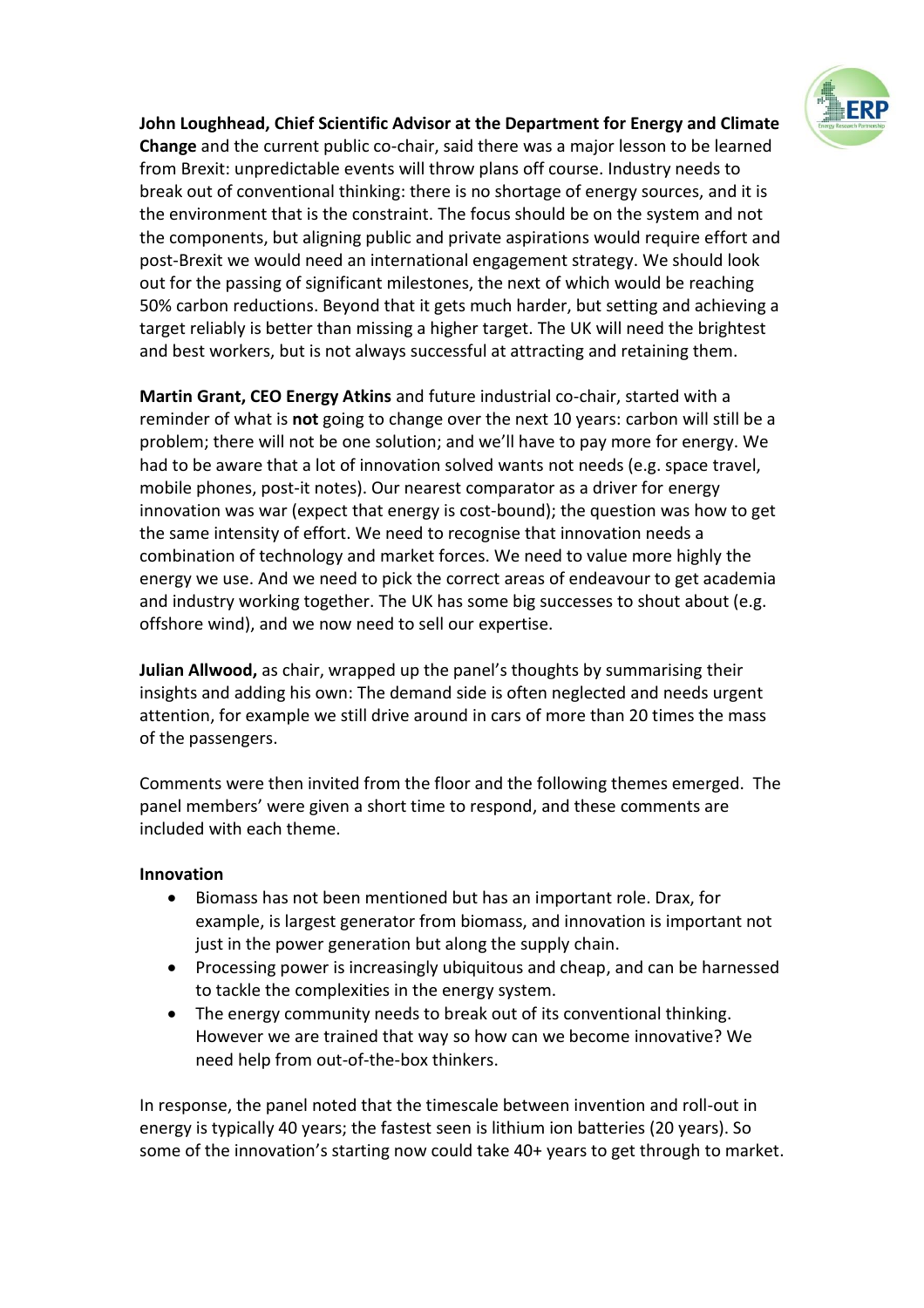

# **International**

 We may not yet have exported much technology but UK policy has been exported: liberalisation had a big influence internationally as well as the Climate Change Act. How do we match that with industrial success?

The panel agreed that policy influence has been the most important international influence. In fact no government has done more than the UK to deliver Paris, with 13 years of work from 100 climate attaches at UK embassies around the world. However, we can't say we won't be involved in innovation – it's a big mistake to write off the UK in this endeavour.

## **Social**

- The role of the consumer is too often ignored.
- We need to make energy efficiency more attractive.
- There's a big difference between heat and transport. EVs are now becoming very attractive to drivers, but low carbon heat technologies are not.

The panel agreed that consumers are very important for energy decarbonisation. The panel also agreed that buildings' thermal insulation is critical. However there is a danger in assuming that consumers want to engage with the system ("energy democratisation"); many do not want involvement and just want to "flick a switch".

The panel also agreed that heat is a bigger challenge than transport in terms of customer interest. They noted that electricity has a major role in transport (for cars), but it is not the full solution (HGVs will likely be non-electric).

## **Markets and Regulation**

- There is actually a "wall of money" in the markets looking for good energy investments; lack of capital is not actually a constraint.
- The setting up of the Committee on Climate Change was an important step and should give long-term stability with targets, however, political cycles are much shorter and programmes quickly overturned.
- We are now in the middle of a revolution in energy, transport, digital services, and politics. But are governments up to the challenge of the level of complexity this has created?
- Markets aren't up to the challenge either there are no natural markets for energy, especially electricity, so the markets are constructed.
- Markets can't deliver in every area. One of the biggest leaps forward has come from the 2006 regulations requiring that new boilers be condensing boilers, which quickly had an impact. We now need more such regulation for buildings' insulation.
- Markets and governments are suited to delivering different types of products: "markets deliver iPhones, and governments deliver tanks". We need to spend funds on innovation for the next generation of energy solutions, instead of on subsidising the deployment of existing technologies.